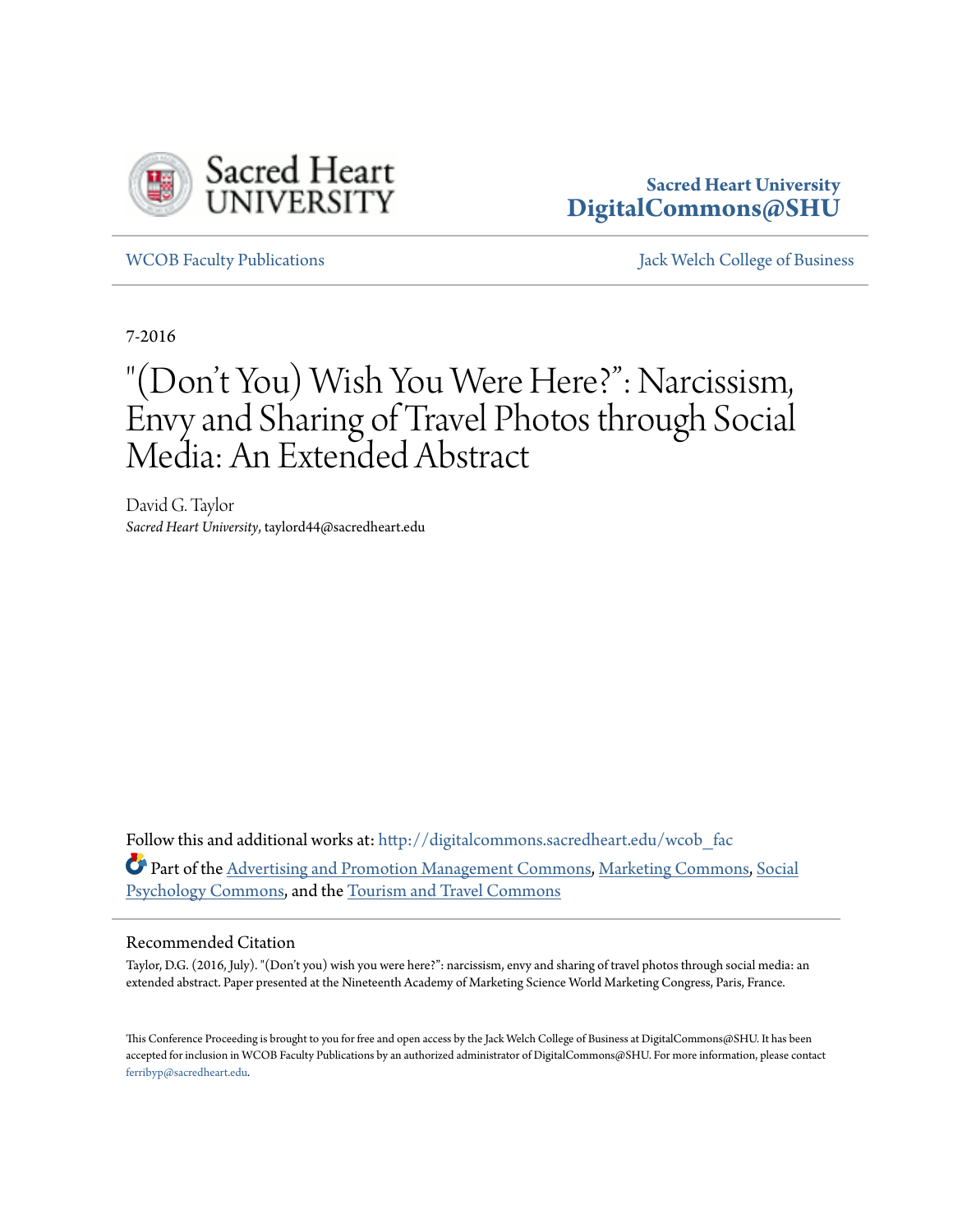# **(DON'T YOU) WISH YOU WERE HERE? NARCISSISM, ENVY AND SHARING OF TRAVEL PHOTOS THROUGH SOCIAL MEDIA: AN EXTENDED ABSTRACT**

David G. Taylor, Sacred Heart University, USA, taylord44@sacredheart.edu

# **INTRODUCTION**

Consumers are increasingly relying on user-generated content on social media for their awareness and subsequent decisions regarding travel destinations (Litvin, Goldsmith and Pan 2008; O'Connor 2008; Tussyadiah and Fesenmaier 2008). This user-generated content – photos, comments, narratives and stories – is perceived by consumers to be more trustworthy and reliable compared to traditional sources of tourism information (Akehurst 2009).

Some experts have called this explosion in user-generated media a "mega trend" in the tourism industry (Xiang and Gretzel 2009). Thus, understanding consumer motivations for sharing their travel through social media may provide tremendous advantage for tourism marketers. Bronner and de Hoog (2014) found that personal motivations (e.g. self-expression, self-enhancement, selfesteem and extroversion) were one of the leading motivators for posting travel reviews, albeit one of eight categories. Yoo and Gretzel (2011) point out that personality traits are not only one of the biggest determinants of consumers' likelihood to create and distribute travel-related content, but also one of the most stable. This study focuses on one such personality trait, narcissism, as a motivation to engage in these behaviors, as well as envy.

Specifically, it is proposed that usage of social media (in this case, Facebook) promotes narcissism and creates feelings of envy, which in turn motivates consumers to post their travel-related photos to express feelings of superiority, as well as to overcome feelings of envy.

### **BACKGROUND**

Social media such as Facebook, Twitter and Instagram have created a world in which its users' lives are increasingly performed before an audience of family, friends, casual acquaintances and even strangers. Some recent research suggests that a result of these performances are an increase in the levels of narcissism in today's society. For example, there appears to be a relationship between narcissism and social media usage (Mehdizadeh 2010), as well as between narcissism and self-promotion through social media (Buffardi and Campbell 2008). In other words, social media have provided an ideal platform for expressing one's sense of being special or exceptional.

However, other research suggests that social media may have the opposite effect. Interacting with a network of acquaintances – each motivated to portray himself or herself in the best possible light – may create feelings of inadequacy or inferiority. Facebook users demonstrate higher levels of envy and lower life satisfaction ((Krasnova, Wenninger, Widjaja and Buxmann 2013) and frequently perceive others as being happier and having better lives (Chou and Edge 2012). Furthermore, Facebook interaction may increase communication overload and reduce self-esteem (Chen and Lee 2013). A recent study found that not only is Facebook positively related to both narcissism and envy, but that envy provides much stronger motivation to promote oneself,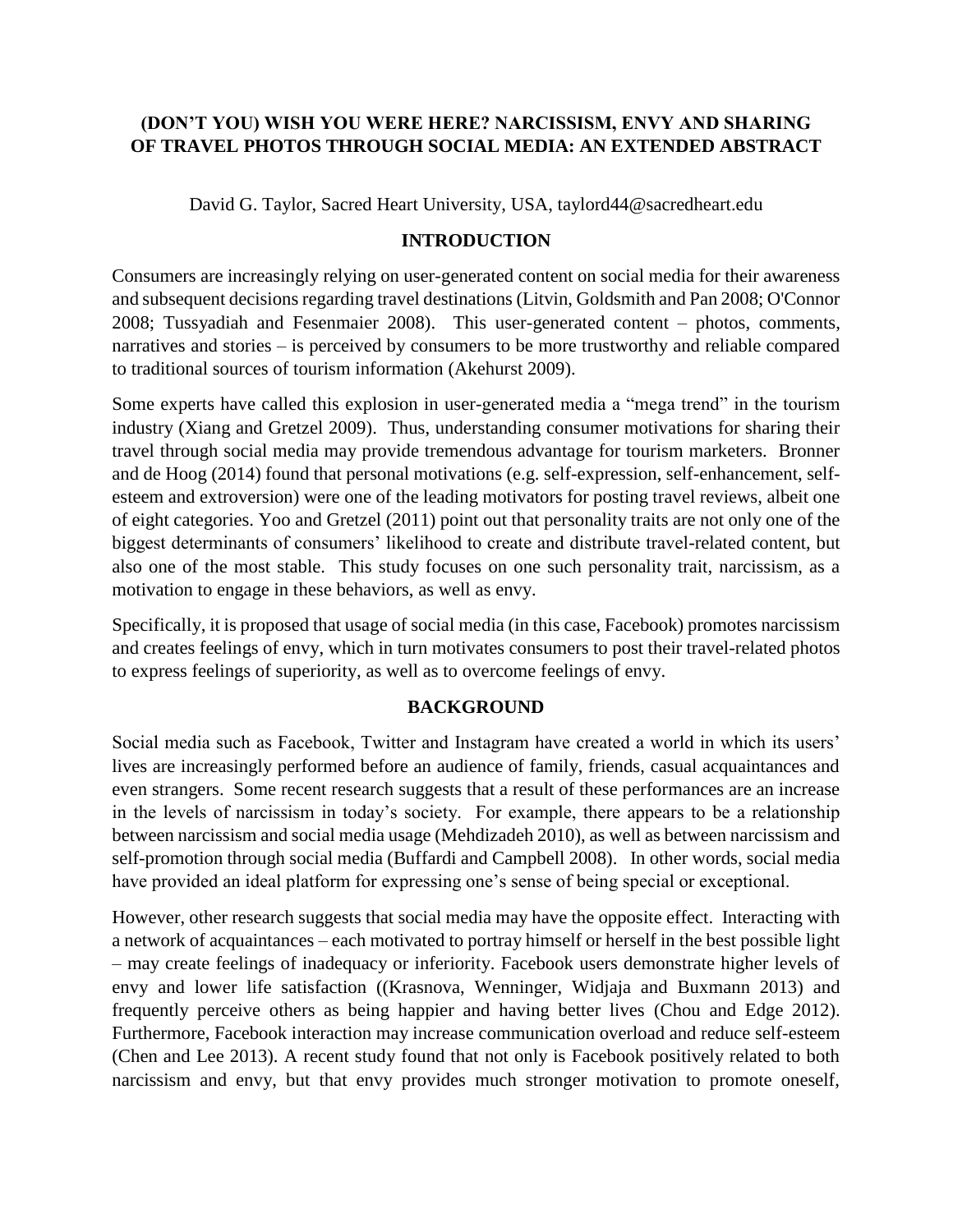particularly through conspicuous consumption spotlighted on social media (Taylor and Strutton In Press).

Building on these lines of inquiry, this examines the influence of Facebook on envy and narcissism, specifically as motivations to post photos of themselves traveling to desirable or exotic locations. Where previous generations chronicled their travels through letters, journals and snapshots, today's travelers document their journeys in real time through social media. Understanding the extent to which posting travel "selfies" is motivated by, in turn, narcissism and envy will provide valuable insights for psychological theory, as well as actionable strategies and tactics for practitioners in the travel and tourism industry.

From this theoretical foundation, five interrelated hypotheses are proposed:

- H1: Facebook usage is positively related to intention to post travel photos.
- H2: Facebook usage is positively related to narcissism.
- H3: Facebook usage is positively related to envy.
- H4: Narcissism is positively related to intention to post travel photos.
- H5: Envy is positively related to intention to post travel photos.

# **METHODOLOGY**

Data were collected through an online survey from respondents recruited by students at a large public university in the Southwestern United States who received extra credit. Students were instructed to recruit up to five respondents, two of whom were required to be younger than 30, and two of whom had to be 30 or older. To track the recruitment process, each student was provided with a unique URL. The researchers employed strict controls to ensure the integrity of the data, including checking for duplicate IP addresses, multiple consecutive responses from the same student recruiter, and duration of the survey.

After screening, 674 usable responses were used in the analysis. Sixty two percent were female and 38 percent were male. The mean age was 33 (standard deviation=14.1), with 48 percent aged 25 or under, 16 percent aged 26-35, 12 percent aged 36-45, 16 percent aged 46-55, and 8 percent over 55. The sample was comprised of 59 percent white/Caucasian, 15 percent black, 14 percent Hispanic, 8 percent Asian and 6 percent other. The majority of the respondents (51%) were non-students, with 49% indicating that they were students.

Scales were adapted from previous studies. Envy (alpha=.928, mean=2.2, SD=.23) was measured with a 5-point modified Likert scale adapted from Krasnova et al. (2013). Facebook usage (alpha=.862, mean=4.6,  $SD = .88$ ) was adapted from the same study, and used a 7-point modified Likert scale. Narcissism (alpha=.766, mean=2.9, SD=.27) was measured with a 5-point Likert scale adapted from Ames, Rose & Anderson (2006), while the scale for Intention to Post Travel Photos (alpha=.814, mean=2.6, SD=.23) utilized 5-point Likert statements adapted from Eastman et al. (1999).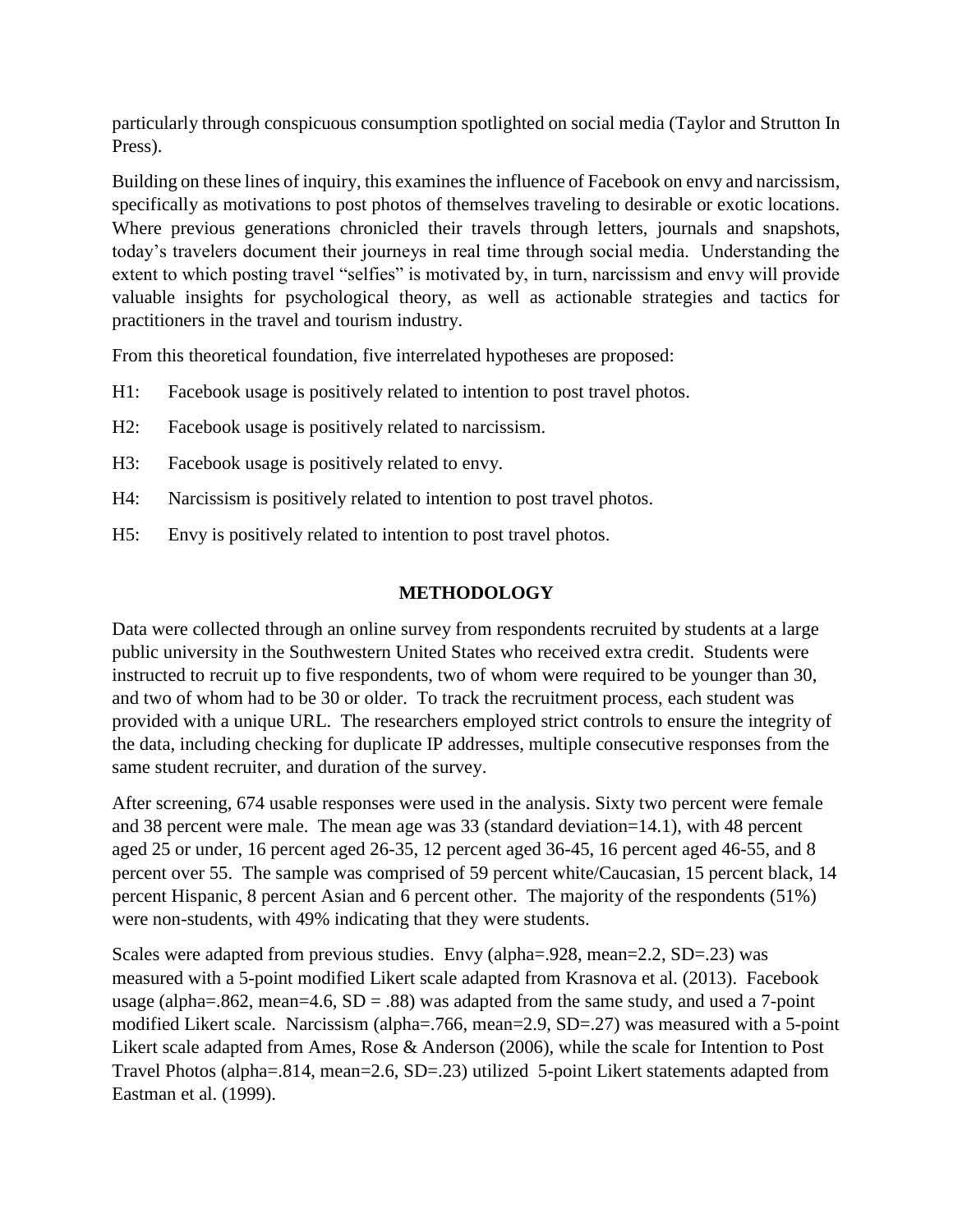## **RESULTS AND DISCUSSION**

First, the scales were validated using Exploratory Factor Analysis (EFA) using IBM SPSS Version 22. A factor analysis was conducted with Varimax rotation. All items loaded cleanly on four factors with factor loadings of .629 and above. The items, factor loadings and statistics are provided in Table 1. Next, a confirmatory factor analysis (CFA) was conducted using AMOS Version 22. All paths were significant and positive, and the indices indicated a good fit between the model and the data (Chi-square=564, df=199, p<.001, GFI=.928, CFI=.952, RMSEA=.05).

To test the hypothesized model, a structural equation model (SEM) was tested using AMOS Version 22. The indices again indicated a good fit with the data (chi-square=564, df=200, p<.001, GFI=.928, CFI=.952, RMSEA=.05). All paths were significant, providing support for each hypothesis. H1 (Facebook usage  $\rightarrow$  Posting travel photos) was supported (β=.22, p<.001), as were H2 (Facebook usage  $\rightarrow$  Narcissism) ( $\beta$ =.21,  $p$ <.001) and H3 (Facebook usage  $\rightarrow$  Envy) ( $\beta$ =.32, p<.001). In addition, the Narcissism  $\rightarrow$  Posting travel photos path was significant  $(\beta=31, p<.001)$ , in support of H4. Finally, H5 (Envy  $\rightarrow$  Posting travel photos) was supported, with the largest path weight ( $\beta$ =.42, p<.001).

As expected, the level of Facebook usage was positively correlated with likelihood to post travel photos. As in previous studies, a positive relationship was found between Facebook usage and narcissism, but the positive relationship between Facebook usage and envy was even stronger. Similarly, while narcissism had a stronger direct effect on posting travel photos than Facebook usage, the strongest influence was from envy.

# **IMPLICATIONS FOR THEORY AND PRACTICE**

For marketing theorists, this study provides additional evidence of the relationship between Facebook usage and narcissistic personality traits. As many psychologists and other scientists have pointed out, the rise in social media appears to be creating what could be generations of narcissists whose every thought or action plays out in the public sphere. Similarly, as Facebook usage increases, so does the level of envy those Facebook users feel toward others whose lives appear to be better, more glamorous or more prosperous than their own. Finally, this study provides evidence that narcissism and envy both motivate social media to engage in the conspicuous display of their consumption activities – in this instance, leisure travel. This is a strong contributor to the literature on narcissism and the question of whether today's ubiquitous social media connections stoke an increase in narcissism, or vice versa. While this study cannot answer the question of directionality, it does raise interesting questions for future research.

For the tourism marketing industry, this study provides interesting insights into their customers that can be transformed into actionable strategies. Not only do consumers post photographs of their vacations to spotlight themselves and their travels, but they are even more strongly motivated to post travel photos to counter their feelings of envy. By playing on these underlying motivations, tourism marketers can encourage their customers and guests to post travel photographs on social media, thus increasing the presence of destination photographs and, in turn, awareness and interest from future customers. They can facilitate photos that reinforce envy-producing narratives by suggesting or encouraging backdrops for 'selfies' that put the